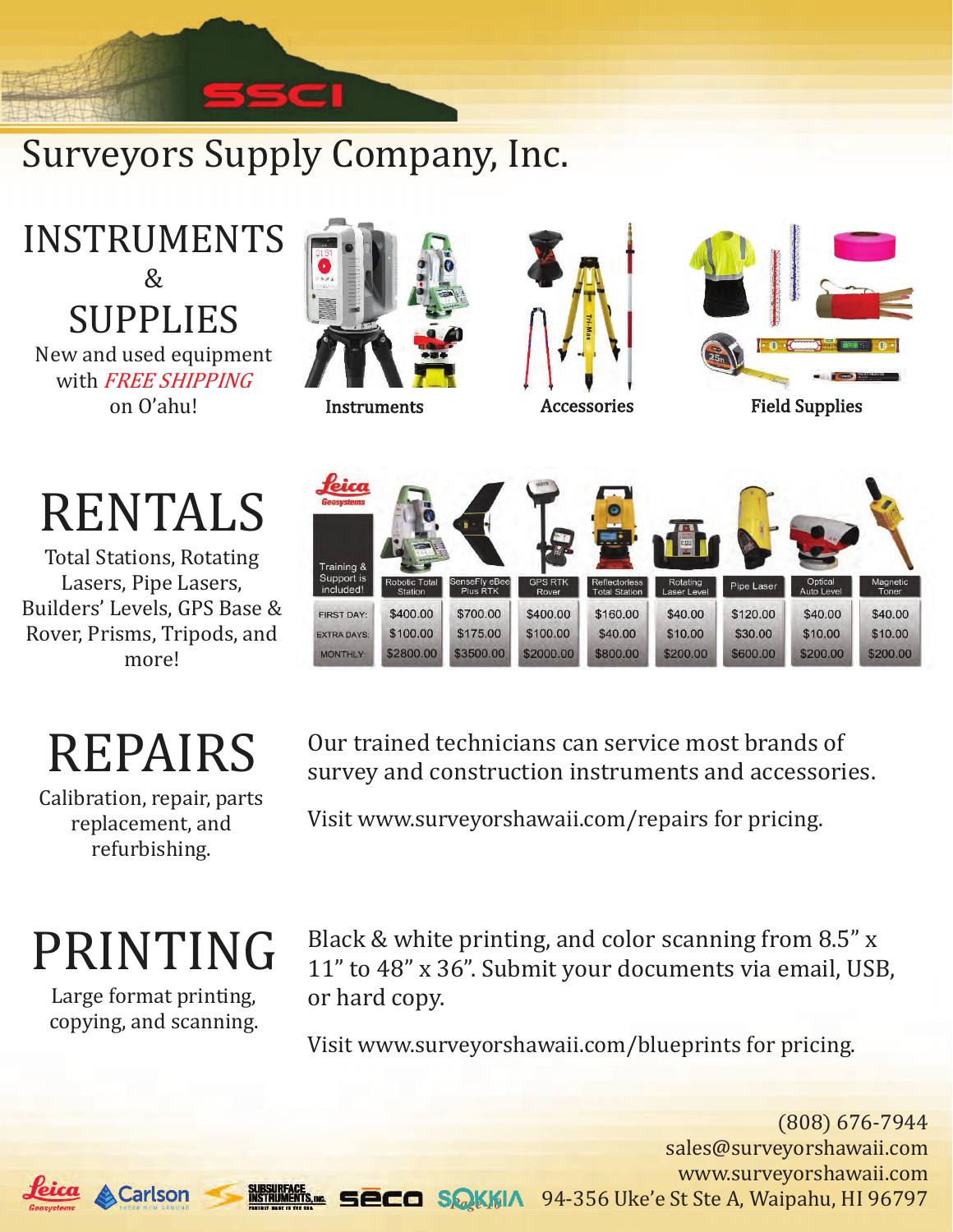

*Surveyors, Contractors, Drafting & Supplies* 

*Instrument Rental & Repair* 

Hubs Hawaii Inc. 85 Po'okela Street Hilo, HI 96720 Phone: (808) 961-3223 Toll Free: (800) 634-0206 Fax: (808) 935-6107 Email: hubs1@hawaiiantel.net Website: *www.hubshawaii.com*





*Systems* 



*Products We Sell!* 





*Digital Levels* 





*Total Stations Digital Theodolite Transit Automatic Levels Data Collection & Office Software* 











*Level Lasers & Grade Lasers* 

*Point & Line Lasers* 

*Pipe Lasers Measuring Wheels* 

*Accessories* 

*Safety Gear* 

*Field Tools & Supplies* 



*Our Service Department offers in-house service & repair on surveying instruments and laser levels. For questions and / or repair pricing, please contact us.* 

## *We Repair & Rent!*



*We offer daily, weekly, or monthly rentals on survey and laser equipment at affordable prices. This is perfect for onetime-needs or weekend projects. For questions regarding rental pricing and availability, please contact us.* 

### *We Deliver, Pick-up & Ship!*



*We deliver & pick-up from Hilo to Kona, to save you from taking that special trip into Hilo. If you're on another island, no worries, we ship via UPS, USPS or air Cargo. Just contact us and we can provide you with the best method possible.* 















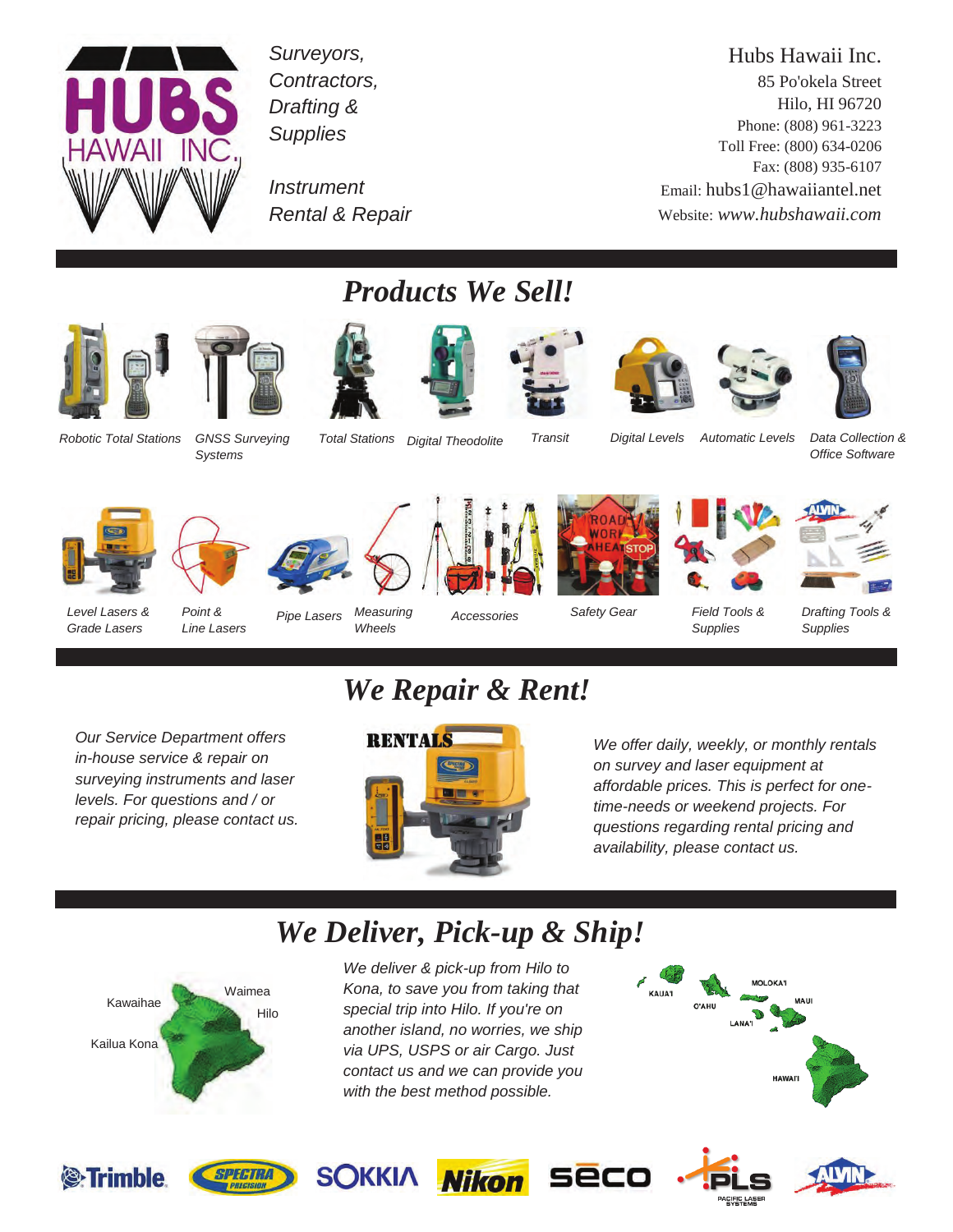

*How You Measure Matters*

The Trimble SX10 Scanning Total Station effortlessly expands your capabilities. This versatile solution collects any combination of high-density 3D scan data, enhanced Trimble VISION imaging, and high-accuracy total station data — so you capture exactly what you need — saving you time while increasing productivity. At Frontier Precision, we believe the most important measurement is your bottom line. To learn how Frontier Precision can help your business run smarter, visit www.frontierprecision.com.



È

## Designed to redefine surveying, imaging, high-speed 3D scanning, and how efficient you work.

### **Frontier Precision | 2144 Auiki Street | Honolulu, HI 96819**



#### **WANT MORE INFORMATION? CONTACT:**

Brennan O'Neill Geospatial Sales Representative brennan@frontierprecision.com 808.465.3900 | 808.824.0336 Direct / Cell

**The TRIMBLE® SX10** High-Density 3D Scan Data Enhanced Trimble VISION Imaging High-Accuracy Total Station Data